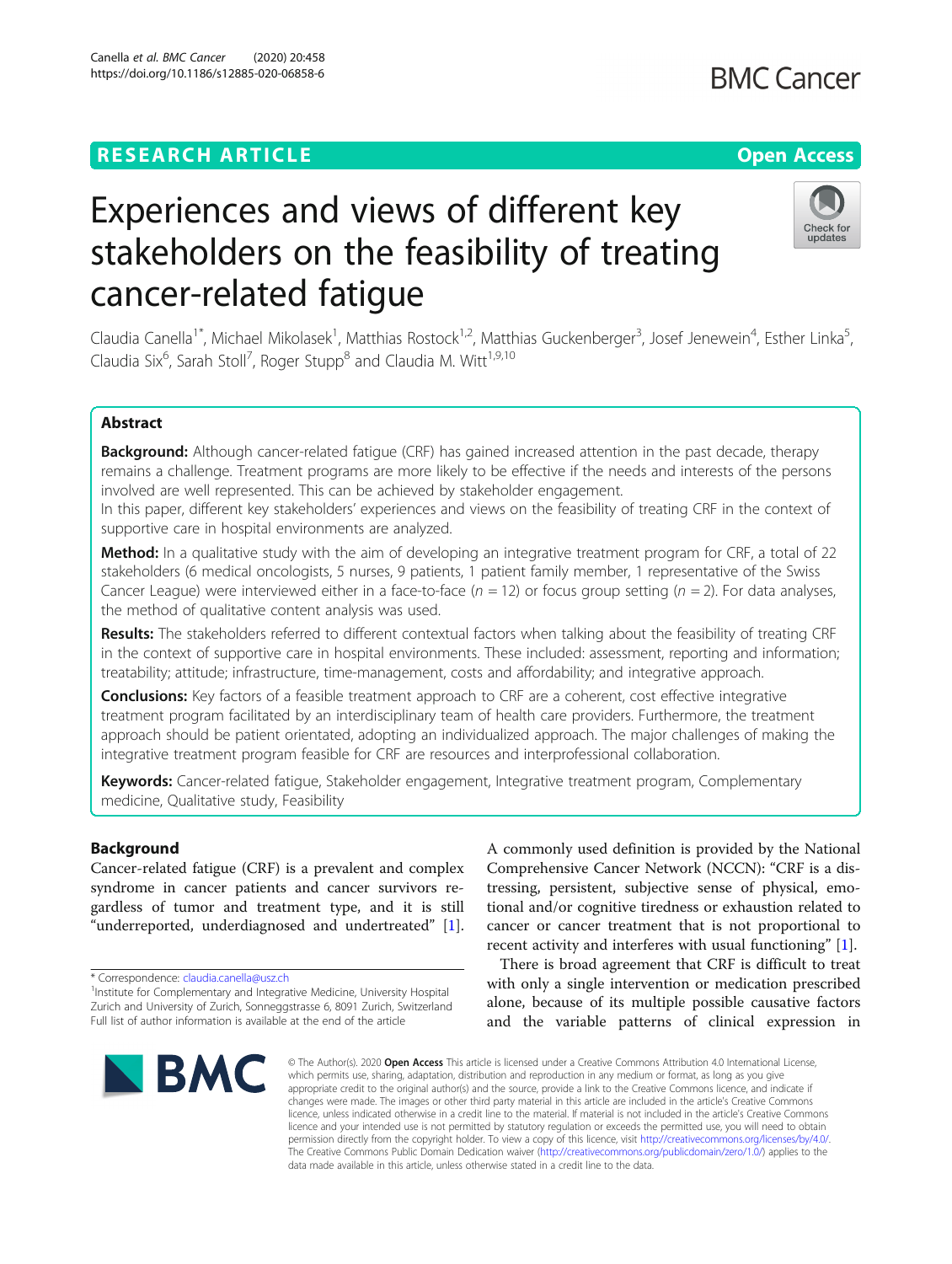individual patients [\[2](#page-8-0), [3](#page-8-0)]. Concerning the decision for suitable interventions, it is useful to keep in mind that approximately 51% of cancer patients use complementary medicine (CM) interventions and wish to include them in their further therapies [\[4,](#page-8-0) [5\]](#page-8-0).

Therefore, a multimodal CRF treatment program combining pharmacological and non-pharmacological conventional and CM interventions seems highly promising.

How patients experience CRF has been adequately addressed in qualitative health research in the past years [[6\]](#page-8-0). A review of Scott et al. discusses 154 published papers of qualitative studies between 1996 and 2009 that have described the patients' experiences of CRF and the consequences for those affected by CRF or involved with its care. The studies showed relatively homogenous descriptions of the experience of specific sensations, of the impact of CRF on everyday life and of coping strategies, all of which were based on the levels of cognition, emotions, and physical expression and impact [[6\]](#page-8-0). There was much less emphasis on researching the experiences of other stakeholders involved with CRF, such as caregivers and health professionals. In addition, participatory approaches such as stakeholder engagement were rarely applied to develop and assess treatment programs for CRF.

We developed an integrative treatment program for CRF using stakeholder engagement [[7](#page-8-0)]. The treatment program has three different levels. The first level includes mandatory nonpharmacological interventions: information, motivation and exercise. The second level includes nonpharmacological choice-based interventions, such as mind-body medicine techniques, acupuncture and acupressure. The third level includes pharmacological interventions for severe CRF [\[7\]](#page-8-0).

The treatment of CRF is first and foremost executed in the field of supportive cancer care [[1\]](#page-8-0). In addition to the question of effective treatment options, there are different important contextual factors related to the feasibility of treating CRF, such as human and financial resources, infrastructure, institutionalization, geographical reachability, symptom management, prevention and views on the effectiveness of specific treatments.

In this paper, we present the results from the stakeholder engagement process asking about the contextual factors related to the feasibility of treating CRF in the experiences and views of the stakeholders, i.e., the people affected by CRF or involved in the treatment of CRF [[8,](#page-8-0) [9\]](#page-8-0) in supportive care in hospital environments. This study was conducted concurrently to the treatment program development study [\[7](#page-8-0)].

### Methods

In this section, we report the methods applied to answer the research question about the contextual factors related to the feasibility of treating CRF. For details about the approach for developing the integrative treatment program for CRF see Canella et al. 2017 [\[7](#page-8-0)].

# Stakeholder engagement

Key stakeholders were included to gather data about their experiences and views on the feasibility of treating CRF. They represented the following stakeholder groups: oncologists, radiation oncologists, psycho-oncologists, nurses, nurse experts (holding a Master's degree or a PhD), representatives of a local Swiss Cancer League, patients, and patient's family members.

To ensure that we integrated the key stakeholders in the study and that we obtained the relevant experiences with CRF as well as views on CRF [[7\]](#page-8-0), we recruited according to the principles of "theoretical sampling" [\[10](#page-8-0)]. This meant also to recruit participants from within and from outside the University Hospital Zurich.

From the group of the involved stakeholders, we formed a stakeholder advisory board. We aimed at involving one board member of every stakeholder group. We directly approached persons of whom we knew were very experienced with CRF to join the advisory board. We asked the different clinic directors of our oncology department as well as the nurse director and the representative of a local Swiss Cancer League. In addition, we asked one of our CRF patients to be part of the board. Due to availability issues, the patient family member unfortunately was not able to participate in the advisory board.

The seven board members all had experience with CRF and participated in the whole research process, which included face-to-face interviews, an advisory board meeting about the interpretation of the results and the further development of the integrative treatment program, and several written feedback rounds to reach consensus about the final treatment program.

#### Qualitative data collection and analysis

The qualitative, participatory study was ethnographic in its nature [[11](#page-8-0)–[14](#page-8-0)]. Data collection and analysis followed the principles and methods of qualitative content analysis [\[11\]](#page-8-0). Qualitative content analysis involves identifying key topics, ideas and their relationships. In addition, formal characteristics of the data and their context are analyzed  $[11-14]$  $[11-14]$  $[11-14]$  $[11-14]$  $[11-14]$ . We applied qualitative content analysis to focus on the whole spectrum of topics and viewpoints that the stakeholders brought up regarding their experiences with CRF and the feasibility of treating it.

The stakeholders were interviewed either in a semistructured face-to-face interview or in a focus group setting, both of approximately 90 min in duration  $[13-15]$  $[13-15]$  $[13-15]$  $[13-15]$  $[13-15]$ . They could choose to be interviewed at our institute, at their workplace or at their home. The interviewees were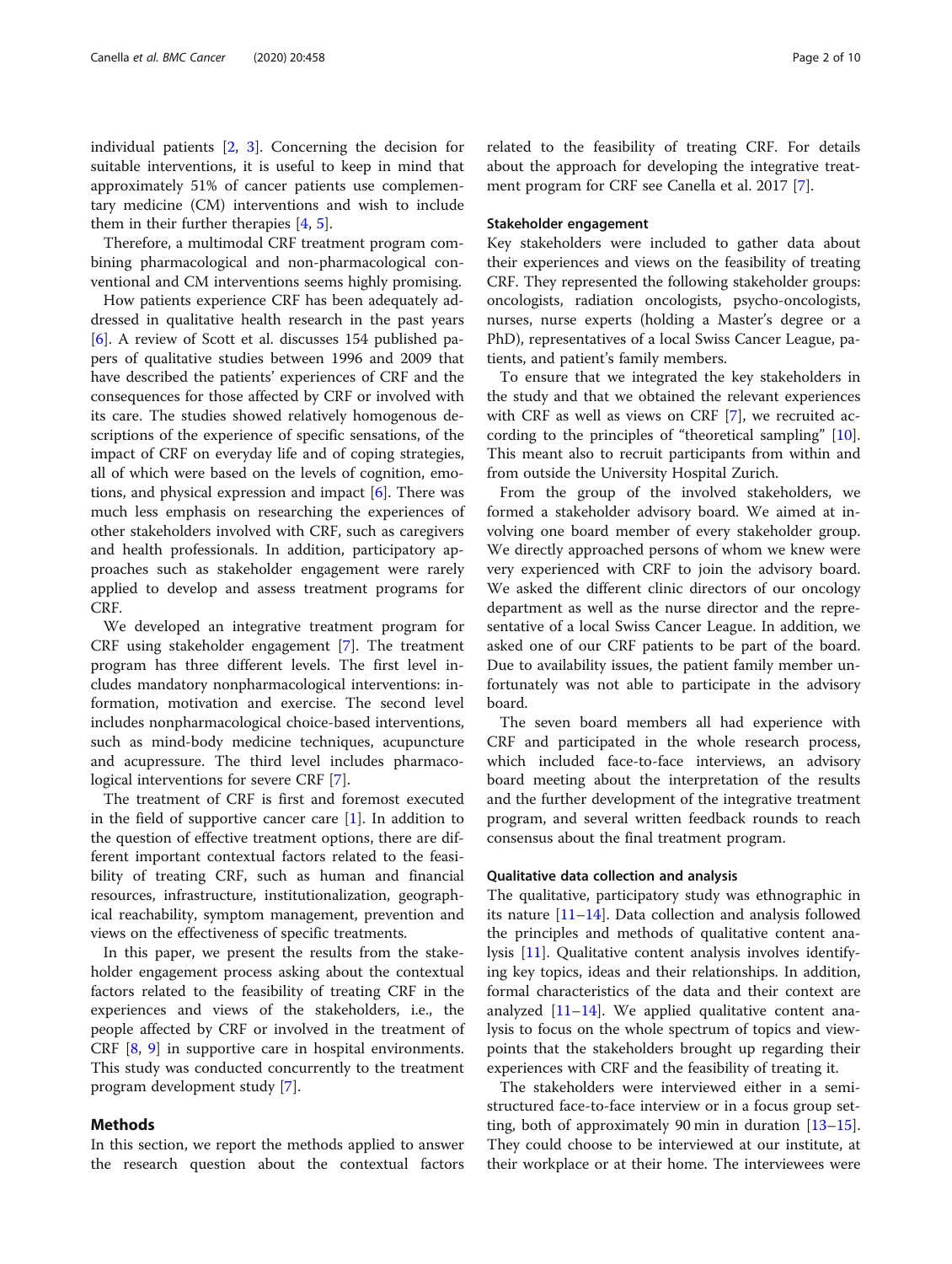asked open questions about their experiences and needs concerning CRF and their opinions of the feasibility of treating CRF.

All interviews were audio recorded, transcribed verbatim and analyzed using qualitative data analysis software MAXQDA, version 11.1.2. We performed investigator triangulation to enhance the reliability of the analysis and the results [[16\]](#page-8-0). In an iterative research process, two researchers analyzed the interview data independently and then discussed and revised their findings until a consensus was reached. The analyses consisted of an audio-club [\[17](#page-8-0)] where the researchers listened to the original audio-data in real time and then discussed their perceptions and interpretations with each other. Subsequently, a thematic coding in units of meaning was executed [\[10](#page-8-0), [18](#page-8-0)] to identify and describe the topics, contextual factors and stakeholder experiences with CRF and its treatment [\[7](#page-8-0)].

# Results

# Participants

Overall, 22 stakeholders were interviewed (see Table 1).

With the health care providers, we conducted nine face-to-face interviews and one focus group consisting of one nurse and two nurse experts. On average, the health care providers estimated that approximately 57% (range 10% 100%) of their cancer patients experience CRF.

With the patients, we conducted two face-to-face interviews and one focus group with seven participants.

The patients experienced different types of cancer and were in different stages of treatment after their diagnosis. They all combined standard cancer therapy and CM treatments. Between the patients' cancer diagnoses and their CRF diagnoses, the average timespan was 10 months. In addition, a numeric rating scale with two questions was used to confirm the CRF diagnosis of the participating patients at the beginning of the project [\[7](#page-8-0), [19\]](#page-8-0). For further details about the patients cancer characteristics see Canella et al. [[7\]](#page-8-0).

The stakeholder advisory board was formed out of the 22 stakeholders. The seven individual board members were interviewed face-to-face as stakeholders independent of the advisory board meetings [\[7](#page-8-0)].

# Contextual factors related to the feasibility of treating CRF in supportive care in hospital environments

The stakeholders referred to different main topics when talking about the feasibility of treating CRF: assessment, reporting and information; treatability; attitude; infrastructure, time-management, costs and affordability; and integrative approach.

Selected original quotes representative of the addressed topics and views during the interviews are presented in Table [2.](#page-3-0) In addition, all the terms in quotation marks indicate original quotes from the stakeholders.

#### Assessment, reporting and information

The medical doctors, nurses and nurse experts stressed the challenge of assessing CRF and asking their patients about CRF-related symptoms periodically. The health care providers usually did not use a standard diagnostic tool for assessing CRF. "Everyone had more or less an individual approach" (medical oncologist) to ask their patients about symptoms of CRF. It was a challenge for the health care providers to keep track of CRF in their patients because CRF can have multiple causes, can appear in very different stages of cancer and can differ in its clinical expression in the individual patients. The psycho-oncologist added that it is often difficult to differentiate between CRF and other psychological conditions, such as depression or anxiety. A nurse expert linked the topic of assessment and reporting with the observation that medical doctors are often too overburdened with the standard cancer therapy consultation to execute a systematic CRF assessment. She suggested that a systematic implementation of a standard diagnostic tool for CRF might be more feasible if an advanced

| Stakeholder groups                            | Total $(n = 22)$ | Gender | N              | Mean Age (Range) |
|-----------------------------------------------|------------------|--------|----------------|------------------|
| Patients                                      | 9                | Female | $\overline{ }$ | $55(35-65)$      |
|                                               |                  | Male   | 2              |                  |
| Patient's family member                       |                  | Male   |                | 33               |
| Health care providers                         | 12               | Female | 6              | 49 (34-64)       |
|                                               |                  | Male   | 6              |                  |
| oncologists                                   |                  |        | 4              |                  |
| radiation oncologist                          |                  |        |                |                  |
| psycho-oncologist                             |                  |        |                |                  |
| nurses/nurse experts                          |                  |        | 5              |                  |
| representative of a local Swiss Cancer League |                  |        |                |                  |

| <b>Table 1</b> Stakeholder characteristics |
|--------------------------------------------|
|--------------------------------------------|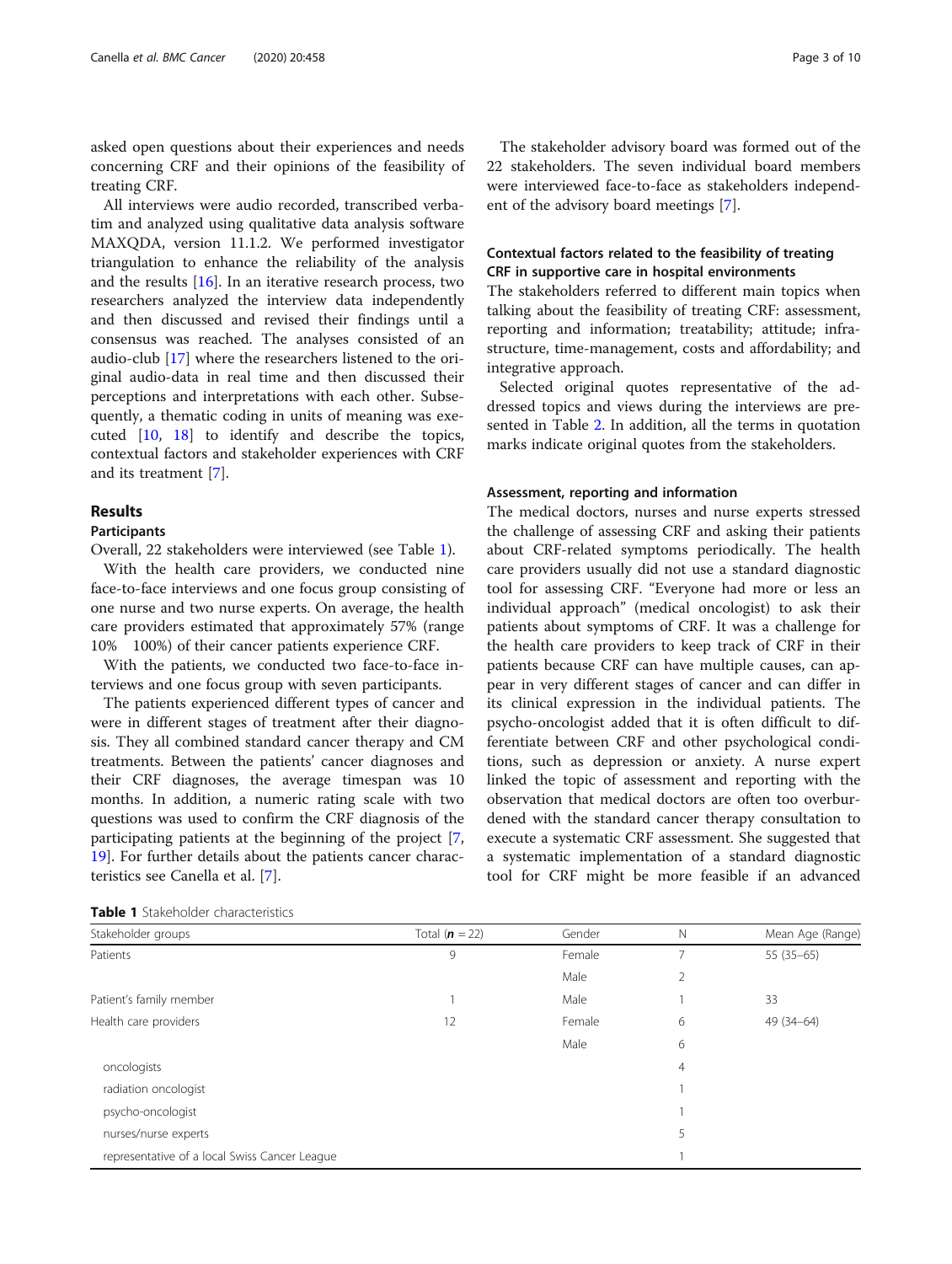# <span id="page-3-0"></span>Table 2 Selected stakeholders' original quotes representative of the addressed topics and views during the interviews

|                                                             | Stakeholders original quotes                                                                                                                                                                                                                                                                                                                                                                                                                                                                                                                                                                                                                                                                                                                                                                               |
|-------------------------------------------------------------|------------------------------------------------------------------------------------------------------------------------------------------------------------------------------------------------------------------------------------------------------------------------------------------------------------------------------------------------------------------------------------------------------------------------------------------------------------------------------------------------------------------------------------------------------------------------------------------------------------------------------------------------------------------------------------------------------------------------------------------------------------------------------------------------------------|
| Assessment and Reporting                                    | Radiation oncologist: "From my view, we do not ask/ nor use a systematic assessment [of CRF] at the<br>moment, no quantification".                                                                                                                                                                                                                                                                                                                                                                                                                                                                                                                                                                                                                                                                         |
|                                                             | Oncologist: "Everyone has their own technique what is been asked and how you ask. And then, it is difficult<br>asking things only to record it but not having a solution for it".                                                                                                                                                                                                                                                                                                                                                                                                                                                                                                                                                                                                                          |
|                                                             | Psycho-oncologist: "The problem with CRF is that it does not appear at a certain point in time  it can<br>happen at any point during the course [of cancer disease]. And we do not know 100%, as far as I know,<br>what the causes are  and which factors play a role in it."                                                                                                                                                                                                                                                                                                                                                                                                                                                                                                                              |
|                                                             | Psycho-oncologist: "The big challenge is to distinguish [CRF] from other psychiatric diseases, above all from<br>depression, but also from anxiety. That is a big diagnostic and therapeutic challenge".                                                                                                                                                                                                                                                                                                                                                                                                                                                                                                                                                                                                   |
|                                                             | Nurse expert: "You could delegate it to the nurses because the medical doctors always have so little time. I<br>mean the assessment [of CRF]  if you had an algorithm of what data, clinical parameters and so on to<br>gather  that could be an interesting job for an advanced nursing practitioner".                                                                                                                                                                                                                                                                                                                                                                                                                                                                                                    |
|                                                             | Radiation-oncologist: "That [addressing fatigue symptoms] is not in the foreground in the patients. Surviving<br>is in the foreground in the patients who are really in the middle of a cancer therapy. Then, the severe side<br>effects, acute side effects that come from radiation. So, fatigue does not occupy a big space neither in the<br>informative consultation nor in the consciousness of the patient".                                                                                                                                                                                                                                                                                                                                                                                        |
| Treatability                                                | Oncologist: "It is a bit frustrating. You try to help, trying to improve some things, but mostly, time must just<br>pass by and it gets a little better in the end. We don't have good therapy options available."                                                                                                                                                                                                                                                                                                                                                                                                                                                                                                                                                                                         |
|                                                             | Radiation-oncologist: "We do not really have a specific systematic therapy of CRF within our clinic treatment<br>guidelines  .nor do we have a specific offer [for the patients]."                                                                                                                                                                                                                                                                                                                                                                                                                                                                                                                                                                                                                         |
|                                                             | Nurse expert: "Concerning therapy strategies, I see a bit a split up between physical, emotional, mental and I<br>would also add spiritual and of course complementary methods  "                                                                                                                                                                                                                                                                                                                                                                                                                                                                                                                                                                                                                          |
|                                                             | Nurse expert: "People are telling me that they cannot trust their own body anymore because they suffer<br>from cancer and did not notice it. Afterwards, the fatigue and exhaustion kick in because of the therapy.<br>And then there are the surgeries, being disfigured, not being able to find yourself beautiful anymore.<br>Feeling a distance to their own body, looking from the outside to the own body and saying, this is<br>someone else. I don't want anything to do with this  And then you should return to life and it does not<br>work  You cannot get out of your own way forever  if you want to go for a swim or the hair is grey all<br>of a sudden. It is really important that the people get back these abilities, that they are able to influence<br>their acts and experiences  " |
|                                                             | Patient family member: " it is searching for a dialogue and rediscovering the awareness of the own body<br>sensing yourself  and trying to create a sense of achievement together  "                                                                                                                                                                                                                                                                                                                                                                                                                                                                                                                                                                                                                       |
|                                                             | Patient: "How do you fight fatigue?If you are in it, you cannot make it. The exhaustion makes it impossible<br>to move  and then, there is the pain  finally, you resign, and then the spiral spins down fast  when I<br>am inside the fatigue or in this vicious circle, I do not think that I am capable of anything  It would be<br>important to begin early in the therapy with physiotherapy to avoid physical imbalances and physical<br>decline "                                                                                                                                                                                                                                                                                                                                                   |
| Attitude                                                    | Patient family member: "Something that you can do by yourself. Nothing that is additionally inflicted upon<br>you or is being done to you from the outside  Something that I can contribute to the whole. I believe<br>that this should lead to a certain kind of self-confidence, that you are able to do something and that you<br>can do something good to yourself in this time."                                                                                                                                                                                                                                                                                                                                                                                                                      |
|                                                             | Oncologist: "Empowerment. Keep them in the driver seat."                                                                                                                                                                                                                                                                                                                                                                                                                                                                                                                                                                                                                                                                                                                                                   |
|                                                             | Nurse expert: "Individualizing and prioritizing  for [treating] very exhausted people  when you do<br>individualize, you automatically determine priorities  "                                                                                                                                                                                                                                                                                                                                                                                                                                                                                                                                                                                                                                             |
|                                                             | Patient: "After the disease, I would have wished that the hospital told me what I can do against the fatigue<br>I googled a bit, but in this situation, you are still so tired and everything needs so much energy. Life<br>alone costs so much energy  you are more reserved, and you are not in the mood to try things. I would<br>have wished to receive some addresses or similar things  something where I would have been<br>accompanied  how do I cope with  the whole fatigue  and what can I do against it?You are so<br>tired and without energy that you are happy when others decide for you  because it has to do with<br>effort  I would have wished different options and offers open to choose from what I wanted  "                                                                       |
|                                                             | Patient: "After the active cancer treatment  you are discharged, then you have to fend for yourself  you<br>are pretty much left alone".                                                                                                                                                                                                                                                                                                                                                                                                                                                                                                                                                                                                                                                                   |
|                                                             | Oncologist: "Certain cancer patients that have never learned to care for themselves  you cannot expect<br>them to jump on and say: Yay, now I do something for myself!  They don't turn around 180 degrees and<br>act completely different than their 50, 60 years before  "                                                                                                                                                                                                                                                                                                                                                                                                                                                                                                                               |
| Infrastructure, time-management, costs<br>and affordability | Oncologist: "If we want it to be done [establishing a CRF treatment program], we need a point of care. That<br>means, on the one hand, the medical doctor and, on the other hand, the nurses who are near the patients                                                                                                                                                                                                                                                                                                                                                                                                                                                                                                                                                                                     |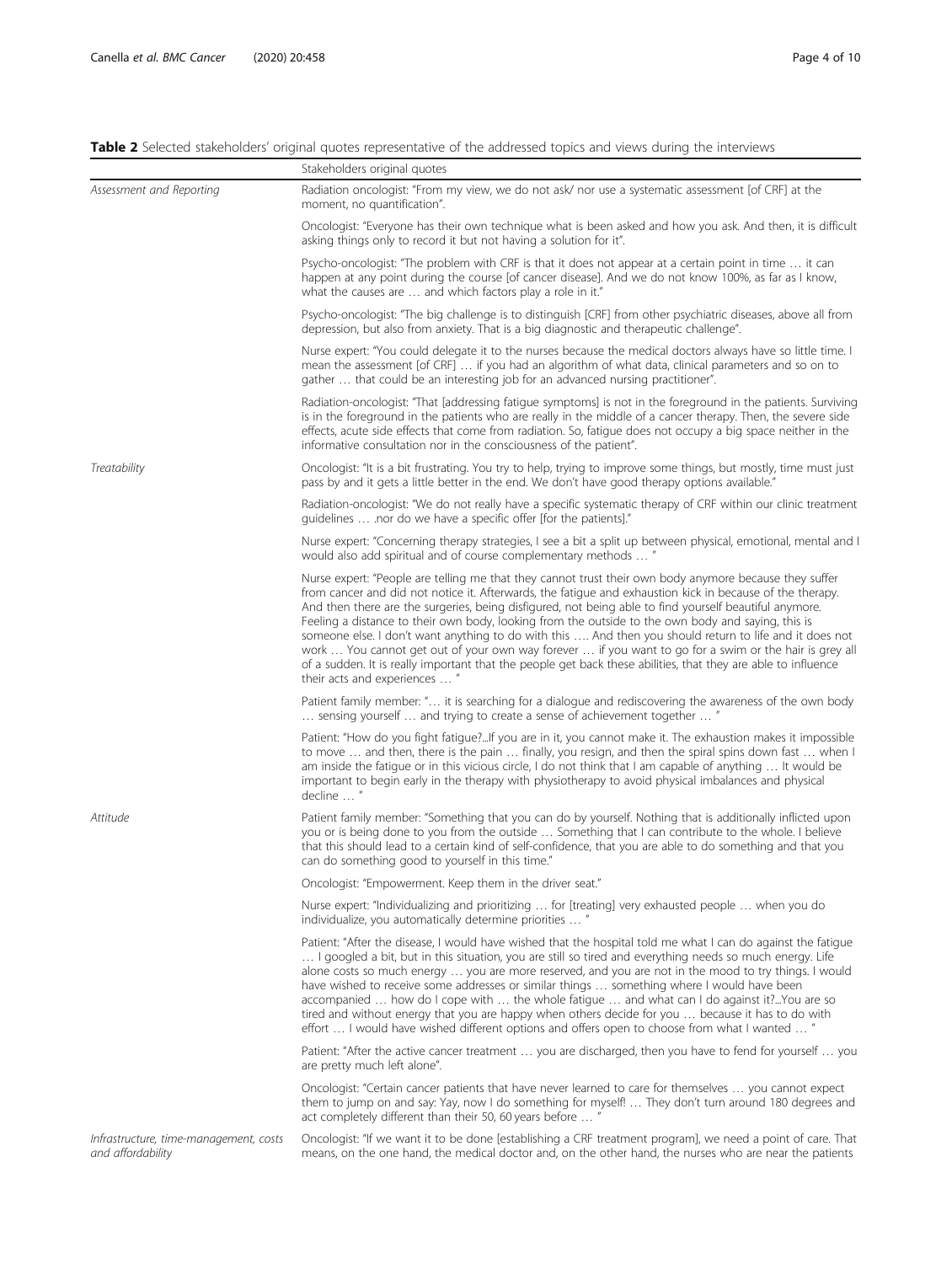# Table 2 Selected stakeholders' original quotes representative of the addressed topics and views during the interviews (Continued)

|                      | Stakeholders original quotes                                                                                                                                                                                                                                                                                                                                                                                                                                                                                                                                                                                                                                                     |
|----------------------|----------------------------------------------------------------------------------------------------------------------------------------------------------------------------------------------------------------------------------------------------------------------------------------------------------------------------------------------------------------------------------------------------------------------------------------------------------------------------------------------------------------------------------------------------------------------------------------------------------------------------------------------------------------------------------|
|                      | It means you need rooms within the clinic, as near as possible, as visible as possible  in an ideal<br>situation  We are way too disparate  people are too far away  The patients have to gather together<br>different offers. That is not always easy. It is like in the supermarket where they put the chocolate things<br>before the cash desk. You consume of what you know to exist. You seduce by being there."                                                                                                                                                                                                                                                            |
|                      | Oncologist: "The information has to be done by the point of care  I say by the nurses first  because<br>they have a longer exposure to the patients  there are other points of contacts where topics can be<br>addressed that usually fall shortThe information also has to be there, ideally at a desk where you can get<br>the information or patients can ask about while they are waiting  or while passing by when leaving [the<br>hospital]  If I could build a hospital, I would want a shopping center  with psycho-oncology, social ser-<br>vices  cancer league  a welcome desk with brochures and information material, a wigmaker  and so<br>on and so on $\ldots$ " |
|                      | Nurse expert: "They [cancer patients] often have some physiotherapy  or a psycho-oncological consult-<br>ation or a follow up or the baby-sitting that didn't work and then another appointment follows and another<br>and another and another. Or they have long ways  It is not to be underestimated, because the survivors<br>are tired. And they have cognitive dysfunctions and they are exhausted afterwards and know, when the<br>concentration [of an appointment or intervention] is behind them, they have consumed up all their energy<br>for the whole day".                                                                                                         |
|                      | Radiation-oncologist: "After the motto, more is better, I do not believe in this. I do not consider it as useful<br>applying five different methods to attack CRFOne method for sure. Two, ok. I would not expect the<br>patients to do more."                                                                                                                                                                                                                                                                                                                                                                                                                                   |
|                      | Patient: "Maybe the psycho-education would have been feasible if you say, ok, today after or before the<br>chemo you have another hour. How much outcome you would have in doing it that way, I don't know.<br>How receptive you would be, also cognitively. This is another thing that you are not receptive at all. Maybe<br>it [the treatment program] is feasible if it is integrated into the proceedings of the hospital  "                                                                                                                                                                                                                                                |
|                      | Nurse expert: "Maybe we could create an offer for people who do not live on the sunny side of life. Some<br>foundation or donation accounts  to support something."  "I would connect it to the indication In case<br>of this diagnoses maybe one part would be funded. That would be useful  and then probably more<br>evidence is needed."                                                                                                                                                                                                                                                                                                                                     |
|                      | Oncologist: "There is this consumerism. I think, it would be good if the people must pay a bit more because<br>that causes another identification."                                                                                                                                                                                                                                                                                                                                                                                                                                                                                                                              |
| Integrative approach | Nurse expert: "They [the patients] really came and asked, what can we do? Additionally, complementary?<br>What offers are there? What would help me?"                                                                                                                                                                                                                                                                                                                                                                                                                                                                                                                            |
|                      | Psycho-oncologist: "Personally, I really like complementary medicine, because it  offers something for the<br>patients that helps them. Personally, I prefer that patients who suffer from psychological problems, who are<br>stressed, that they learn something active, how they can create their life themselves again  And patients<br>love complementary medicine anyway because they feel that it is something good for them and that it<br>helps them and does not harm."                                                                                                                                                                                                 |
|                      | Nurse-expert: "We have some [nurses] who are good in the complementary medicine approaches, who are<br>vocationally educated in it. We also refer [patients] to your clinic [Institute for complementary and<br>integrative medicine]. We often do this. I think it is strongly growing  there is a tendency. Now, it is more<br>in the heads of the medical doctors and the nurses."                                                                                                                                                                                                                                                                                            |
|                      | Patient: "We, the patients, have to initiate and build it. There is no net of connections or networking among<br>the medical doctors yet. And this is something where both sides could benefit from one another, and in<br>the end, the patient has a huge benefit from it. I really cannot understand why they don't do it."                                                                                                                                                                                                                                                                                                                                                    |
|                      | Nurse expert: "What I think is that it is mostly a single element [from a complementary medicine approach].<br>Therefore, it is not a package where you could choose something and that is harmonized to one another. It<br>is rather that the patients try something because he has heard of it or someone recommended it. He just<br>tries and either it is good or not. It is complex. I think, most [patients] try something."                                                                                                                                                                                                                                               |
|                      | Nurse expert: "We consider ourselves as scientists, natural scientists  I tell [my patients] that my belief<br>system differs from these [complementary medicine approaches], but that I am - of course - full of respect<br>and acceptance for these methods as long they don't harm themselves."                                                                                                                                                                                                                                                                                                                                                                               |

nursing practitioner could take over that task from the medical doctors.

Some health care providers reported that their patients rarely addressed problems or symptoms of fatigue during the consultation because they were focused on surviving and on the more acute side effects of active cancer therapies.

Patients felt that they were not informed specifically enough about how to treat CRF. They felt like they had to search for treatment options on their own what was challenging while experiencing simultaneously CRF. They wished they could have been monitored for CRF throughout the active cancer therapy but especially after active treatment. The advisory board discussed when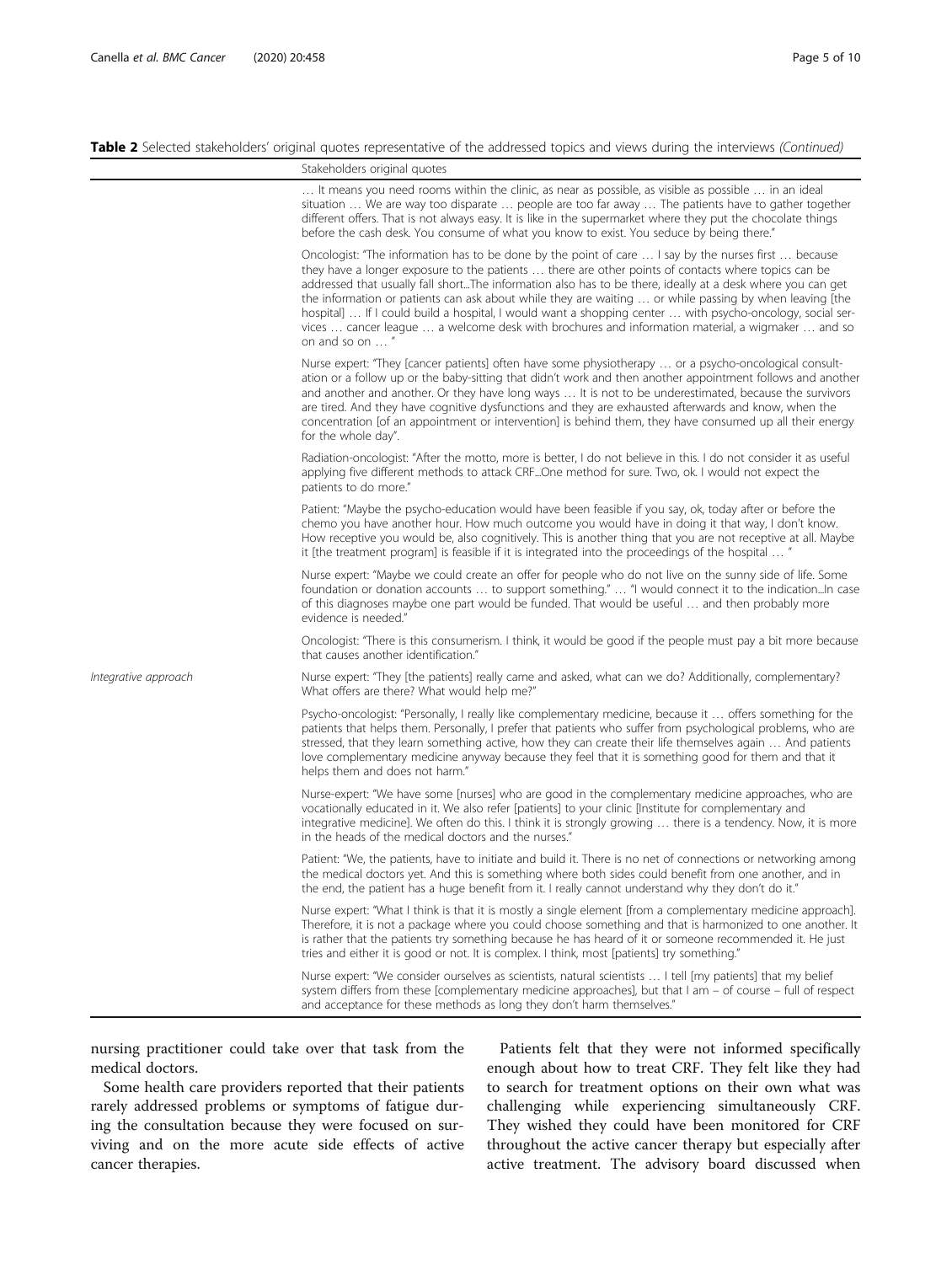would be a good point in time to inform the patients about CRF. They agreed that cancer patients should be informed early after their diagnoses and reflected on the possibility of creating an online information tool for the patients.

# **Treatability**

The health care providers often did not see good results when trying to treat CRF. They also mentioned that there was no specific treatment for CRF in their hospital at the time of the interview. It was a problem for the health care providers that CRF could not be treated with a single, simple and effective intervention, so they opted for interdisciplinary collaboration and an integrative treatment program when approaching the treatment of CRF. A nurse expert expressed the need for approaches at different levels, including the physical, emotional, mental and spiritual levels.

Many stakeholders also reflected on the goal of CRF treatment, which they saw as increasing the energy level of the patients, improving their quality of life and helping them adopt coping strategies. A nurse expert differentiated between patients in curative and palliative situations. To her, the goal in palliative patients should be "coping" (nurse expert) and "managing their own energy levels" (nurse expert) throughout the day, whereas in a curative setting, the patients should aim to regain their energy mainly by exercising. Most stakeholders stressed that one of the most important goals is to provide patients with options that help them regain trust in their own bodies and in their abilities, as many cancer patients lose faith in their own bodies. For the stakeholders, this was also strongly linked with the topic of regaining self-efficacy. The stakeholders thought that this could be best achieved by exercising and by psychoeducation. However, it is a major challenge for people with CRF to become active on a regular basis because being active and experiencing CRF are contradictory in their nature. The stakeholders differed in their views on how to approach this challenge. Whereas some patients would have preferred personal coaching with an individual workout program, a few health care providers opted for group trainings tailored for CRF patients, with the focus not only on the financial and infrastructural feasibility but also on the possible benefits of the group setting, such as sharing similar diagnoses, exchanging experiences and motivating each other.

#### Attitude

The stakeholders agreed on the attitudes of the patients and health care providers needed for a successful integrative CRF treatment program. The treatment approach should be patient-oriented, should focus on self-care options and should create possibilities for self-management for the patients. According to the stakeholders, a patient-oriented approach is also needed to strengthen patients' self-efficacy and to overcome feelings of helplessness that often go along with experiencing a lifethreatening disease such as cancer.

The nurses and nurse experts stressed that an individualized approach is needed. This would consider patients' cultural and social backgrounds as well as their individual experiences with their cancer and with CRF, recognizing the importance of connecting with the patients' resources and interests.

The patients unanimously agreed with the patient orientation, but also wished to be simultaneously informed, monitored and accompanied by health care providers because they felt unable to act completely autonomously while experiencing deep exhaustion and fatigue. They often felt they were being left alone with their CRF, especially after active cancer treatment.

Some health care providers pointed out that an integrative approach and a focus on self-care often require a change in health behavior in the patient and that this is a serious challenge while experiencing cancer and CRF.

#### Infrastructure, time-management, costs and affordability

The health care providers identified a need for a multimodal approach to treat CRF and talked about the consequences that come along with such an approach. First, hospitals are always short of manpower, infrastructure and time to meet all the different needs of individual patients. In addition, it is a challenge to coordinate the treatment between different departments and ensure the flow of information between all involved parties. Some stakeholders imagined a "shopping-center" (medical oncologist) or "drop-in-center" (medical oncologist) where the different treatments would be coordinated, monitored and located in the same building.

Normally, cancer patients have many appointments that can result in an overload of consultations and therapies. Consequently, most stakeholders opted for a prioritization of treatments – also based on the severity of CRF in the individual patient – and a focus on options that could be executed at home, such as exercising or acupressure. According to the stakeholders, prioritizing is even more important for CRF patients because they experienced these patients to be very restricted on all levels. Too many appointments limit the processing of information and interventions in CRF patients. Therefore, a good organization of the appointments is needed as well as locating therapies within a comfortable geographical distance from where the patients live. In addition, some stakeholders pointed to the challenge of coordinating work with an extensive treatment program, as is often the case in cancer patients.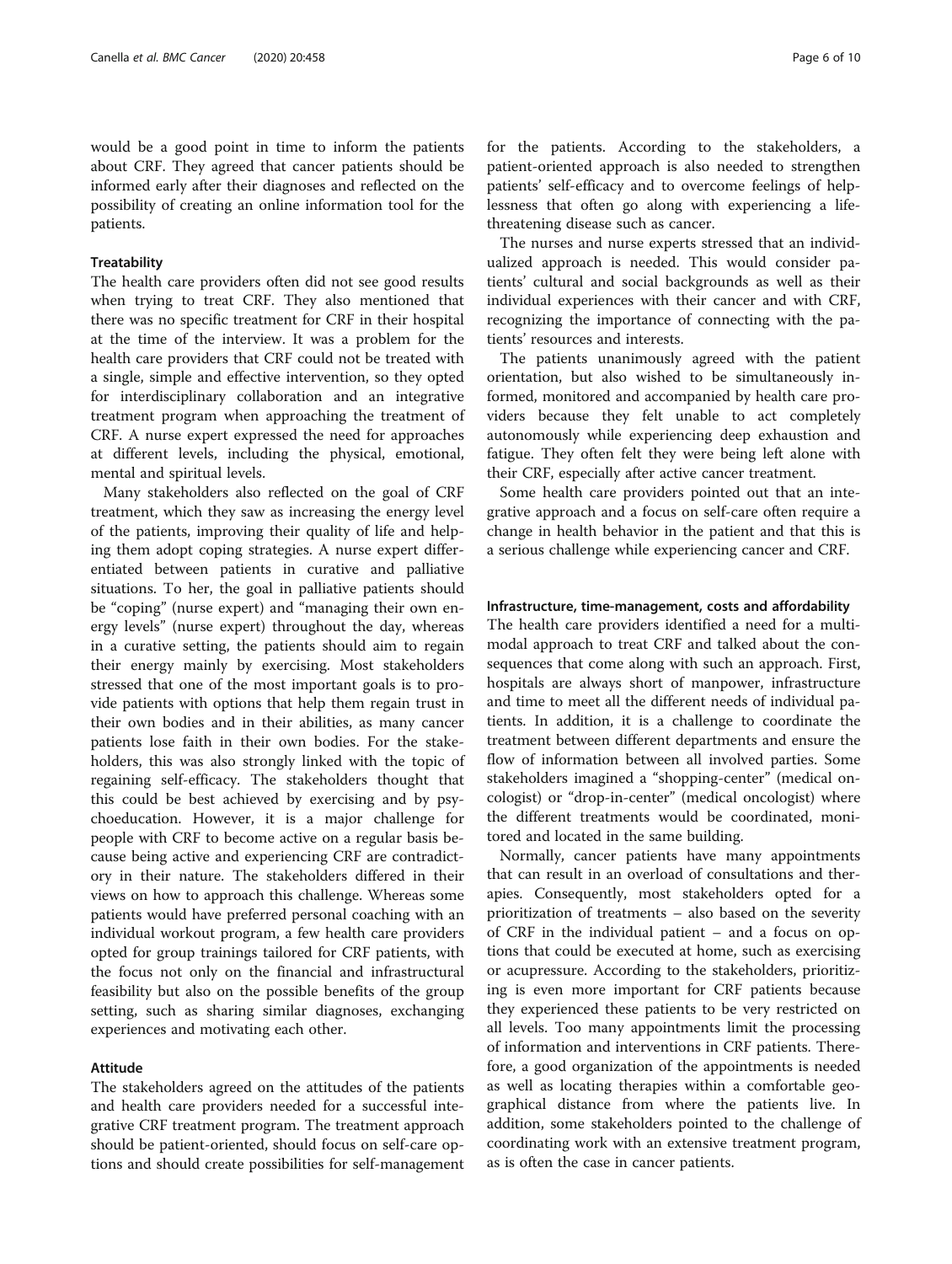The stakeholders agreed that the integrative treatment program would be most feasible if it would be fully covered by public health insurance. Admission into public health insurance usually requires standard diagnostic tools and evidence from good quality randomized controlled clinical trials for the interventions; both would be currently available. However, there were also some opinions from health care providers that patients should pay privately to increase their adherence to the treatment program. Simultaneously, they opted for establishing a "social welfare fund for cases of hardship" (medical oncologist). The nurse experts pointed out that cancer survivors usually struggle financially because they have lost their jobs or cannot work anymore because of their cancer.

#### Integrative approach

All patients wished to have an integrative approach to their therapies. They asked their medical doctors or nurses about what complementary medicine (CM) interventions they could add to their therapy.

In general, the health care providers considered CM approaches as especially supportive for their patients, contributing actively to their recoveries. They noticed a growing awareness in medical doctors and hospital environments of the possibility of adopting an integrative approach and referring patients to the respective institutions. However, patients complained about a lack of interdisciplinary collaboration between the different health care providers.

The health care providers did not have the impression that their patients followed a coordinated integrative treatment program at the time of the interviews. Instead, they experienced isolated applications of single CM interventions in their patients, such as yoga, diets or phytomedicine, which had been recommended to the patients by their private environments or were found on the internet.

The health care providers themselves only recommended CM interventions for which they personally had a clear idea of the benefits. Some of them adopted a stance of not believing in certain interventions but thinking "even if it is not effective, it does not harm" (nurse expert). Some health care providers were critical about the effectiveness of CM interventions and opted for strict "academic, scientific, evidence-based complementary medicine" (radiation-oncologist).

First experiences with the implementation of the integrative CRF treatment program in our clinic point to the program being feasible if patients come into the clinic with CRF as their main complaint. However, more often, CRF is one of many complaints that cancer patients report when coming to our clinic. Our medical doctors then prioritize the interventions with the patients.

Exercising and mind-body medicine techniques are discussed with every CRF patient. Then, usually one other intervention from the program for CRF is selected, often acupuncture or acupressure. In addition, procedures or remedies which cover both CRF and the patients' other symptoms are selected, such as mistletoe extract or other herbal drugs.

## **Discussion**

Table [3](#page-7-0) provides a summary of barriers and facilitators regarding the feasibility of treating CRF in supportive care in hospital environments in the views of the stakeholders.

Although all the discussed topics are linked to different challenges of making the suggested integrative treatment program feasible for CRF, we identified two major challenges out of the interviews with the stakeholders: first, staff and financial resources, and second, the coordination of such a multimodal, interprofessional approach in terms of infrastructure, flow of information and manageable organization. To date, supportive cancer therapies are still heavily competing with antineoplastic therapies for limited health care funding [\[20\]](#page-9-0). As the financial burden of cancer care increases in the future [[21](#page-9-0)–[23](#page-9-0)], health care funding remains a major challenge for supportive cancer therapies. Increasing reimbursement for supportive therapies would require a considerable shift in the rating of the importance of supportive care compared to antineoplastic therapies by governments, health care policy makers and investors [[20,](#page-9-0) [24](#page-9-0)]. However, as cancer survivors are a rapidly growing population, awareness of the need for supportive cancer therapies increases simultaneously. Not only the financial burden of cancer disease in patients has to be considered, but also the cognitive, physical, emotional and spiritual burdens and their impacts on productivity, citizenship and contribution to society [\[20](#page-9-0), [25](#page-9-0)]. Apparently, there is no global solution either for solving infrastructural problems or for the coordination of a multimodal treatment approach and interprofessional collaboration. There is a broad consensus that interprofessional collaboration in supportive cancer care ideally must entail a united team effort of "medical, nursing, psycho-social and spiritual support into a global and anticipated team approach to the patients and their social environment"  $([26], p.10)$  $([26], p.10)$  $([26], p.10)$ . However, practical solutions must be found and implemented locally, ensuring the transfer of knowledge and professional expertise [[25,](#page-9-0) [27](#page-9-0)]. To overcome the gap between research and implementation into practice, key stakeholders – including scientists, health care policy makers, funders, health professionals, advocacy groups, patients and caregivers – have to collaborate on the basis of "trust, mutual respect and shared responsibility" ([[25\]](#page-9-0) , p.580).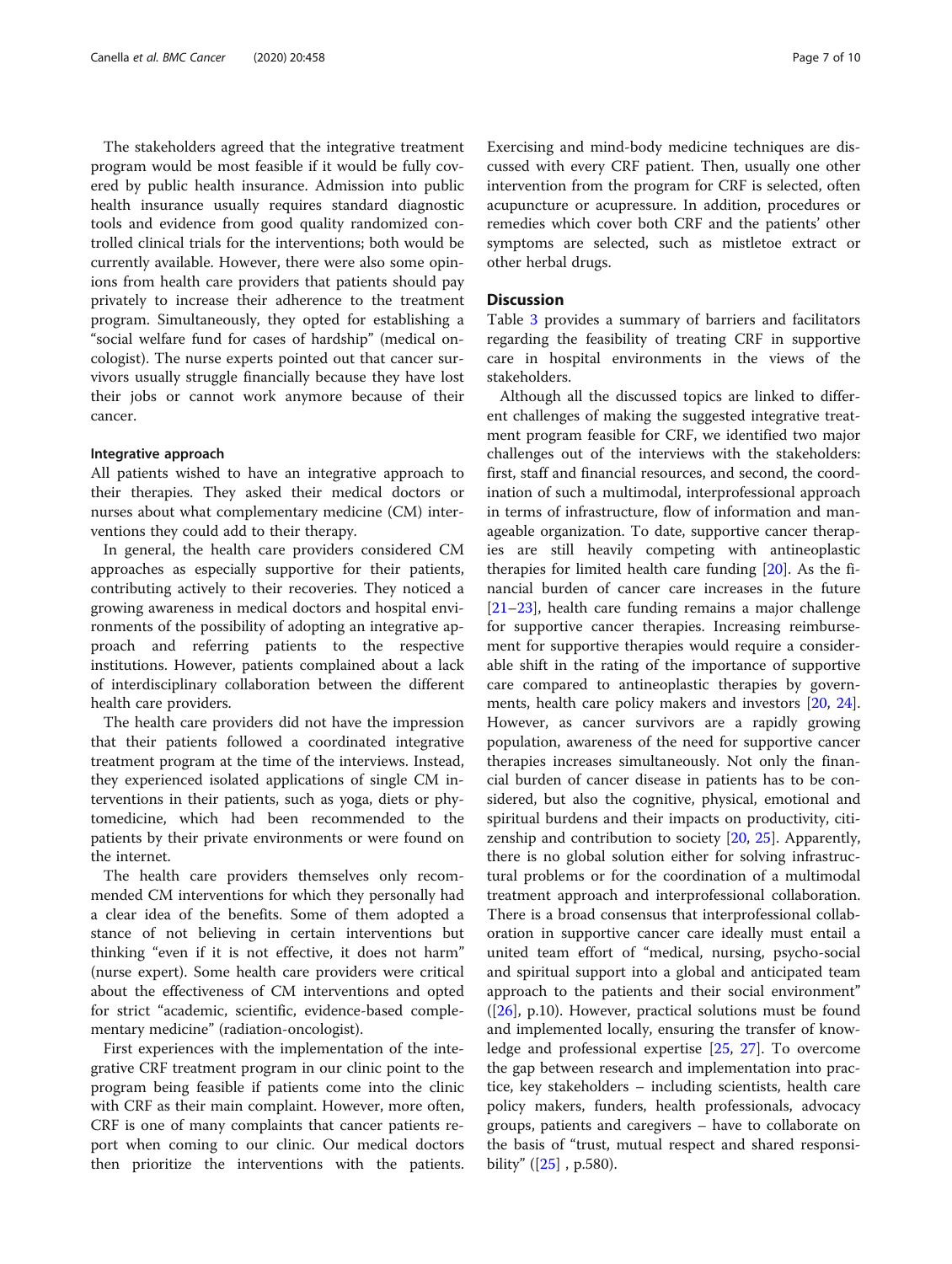|                         | <b>Barriers</b>                                                     | Facilitators                                    |
|-------------------------|---------------------------------------------------------------------|-------------------------------------------------|
| Assessment              | · No standard diagnostic tool                                       | · Standard diagnostic tool                      |
|                         | · No systematic CRF assessment                                      | · Systematic CRF assessment                     |
|                         |                                                                     | · Patient orientation                           |
| Reporting               | · CRF has multiple causes                                           | · Encouraging patients to report CRF symptoms   |
|                         | · CRF differs in its clinical expression in the individual patients |                                                 |
|                         | · Patients rarely address symptoms of fatigue on their own accord   |                                                 |
| Information             | · No specific systematic information of patients about CRF          | · Information about CRF early after diagnoses   |
|                         |                                                                     | · Online information tool                       |
| Treatability            | · Not treatable with a single intervention                          | · Interdisciplinary collaboration               |
|                         | · No treatment guidelines in the hospital                           | · Integrative treatment program                 |
|                         |                                                                     | · Monitoring                                    |
|                         |                                                                     | · Working towards self-efficacy of the patients |
| Attitude                | · Feelings of helplessness                                          | · Patient-orientation                           |
|                         | · Experiencing a life-threatening disease                           | · Individualized approach                       |
|                         |                                                                     | · Self-Care options                             |
|                         |                                                                     | · Self-management                               |
| Infrastructure          | · Hospitals are short of infrastructure                             | Drop-in-center (coordination, monitoring)       |
| Time-management         | Doctors and patients are short of time                              | · Prioritization of treatments                  |
|                         | Overload of consultations and therapies                             | · Focus on self-care                            |
|                         | · Coordination of work and treatment                                | · Geographically reachable treatment options    |
| Costs and affordability | · Hospitals are short of manpower                                   | · Coverage by public health insurance           |
|                         | · No coverage by public health insurance                            | · Social welfare funds                          |
| Integrative approach    | · Lack of interdisciplinary collaboration                           | · Evidence-based integrative medicine approach  |
|                         | Lack of coordinated integrative programs                            | · Integrative treatment program                 |

<span id="page-7-0"></span>Table 3 Summary of barriers and facilitators regarding the feasibility of treating CRF in supportive care in hospital environments in the views of the stakeholders

#### Potential approaches

In our clinic, we address these challenges in various ways. As we are part of the University Hospital Zurich all our supportive cancer care interventions are covered by the public health insurance. This enables almost all patients to have access to our treatment options. We handle the challenge of the coordination of such a multimodal, interprofessional approach in different ways. We built an interdisciplinary team of medical doctors with different integrative medicine expertise, psychotherapists, nurses and a nutritionist in our clinic. The whole clinical team regularly meets for case conferences where the treatment of single patients is discussed and coordinated.

A promising attempt to approach the challenge of a globally standardized treatment of CRF is the implementation of evidence-based guidelines for CRF management, such as the NCCN guideline [[1\]](#page-8-0) or the CAPO guideline [[28\]](#page-9-0). Assessments of the guidelines showed that they face similar problems concerning their feasibility: availability of the guidelines and diagnostic tools, education of health professionals and patients, coordination of an interprofessional team, integration with existing practices and patient-orientation (e.g. [\[29](#page-9-0)]).

# Strengths and limitations

The study has strengths and limitations. We gathered the experiences and views of CRF patients and included other key stakeholders, such as health care providers or patient family members, to obtain a broader perspective towards an integrative treatment approach to CRF, especially considering the contextual factors that influence the feasibility of treating CRF. In addition, we adopted a participatory approach by working with a stakeholder advisory board. A limitation of the study is that not all stakeholders were equally included, and some were even missing completely, such as allied health practitioners, hospital administrators or health insurance representatives. Other stakeholders might have provided a broader perspective. Another limitation is that we conducted the study in a hospital environment that might not be applicable to other health care environments.

Future research should include the scientific evaluation of the integrative treatment program for CRF,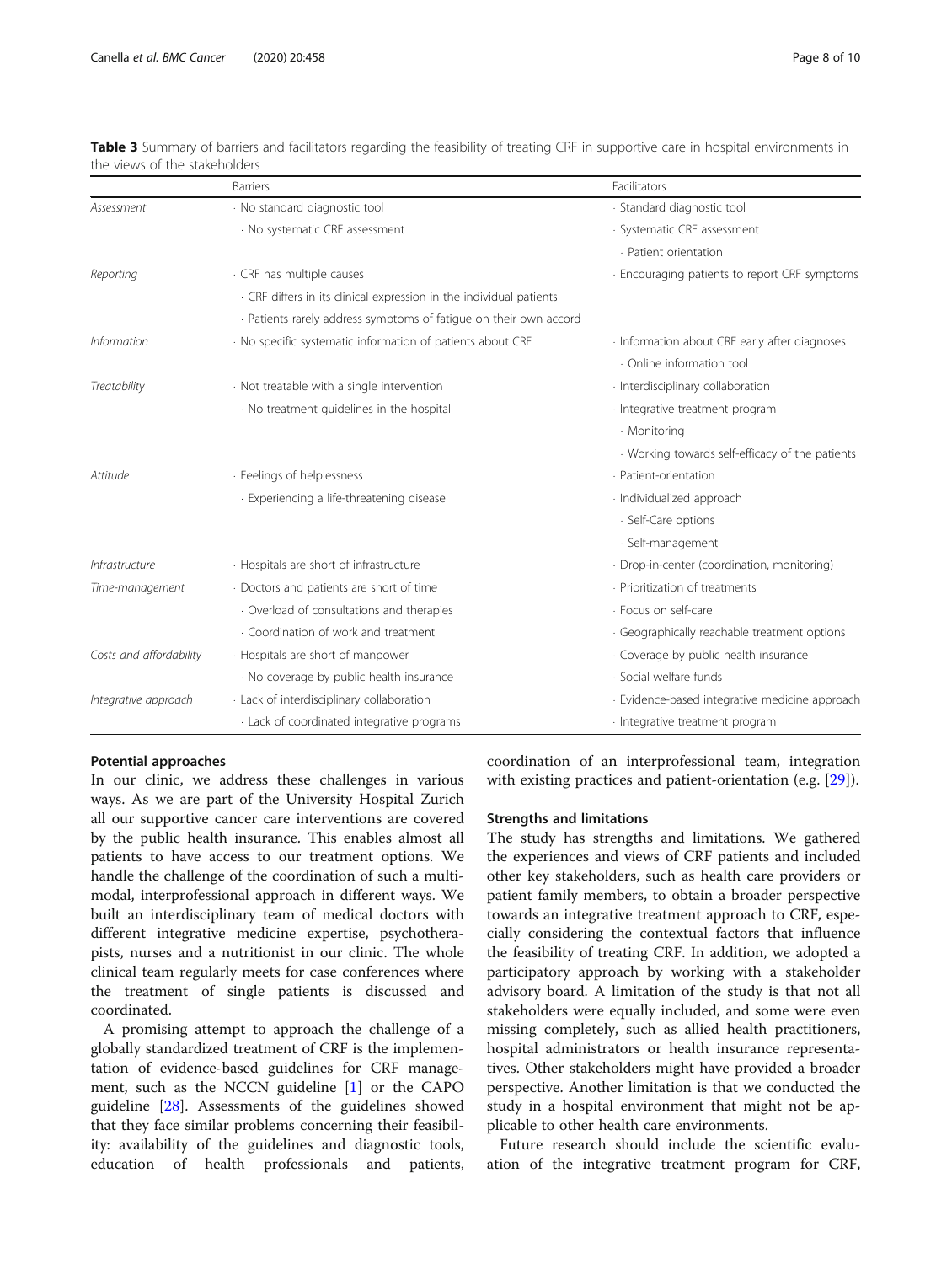<span id="page-8-0"></span>addressing especially the relevant contextual factors, infrastructure, resources, cost-effectiveness and interprofessional collaboration.

## Conclusion

Key factors of a feasible treatment approach to CRF are a coherent, cost effective integrative treatment program facilitated by an interdisciplinary team of health care providers. Ideally, such a program should entail a coordinated monitoring of the treatment of the patients. Furthermore, the treatment approach should be patient orientated. Adopting an individualized approach, health care providers should aim at self-efficacy of the patients.

Despite the numerous barriers, a clinic of integrative medicine embedded in a hospital environment and with a focus on supportive cancer care has the potential of realizing such a feasible integrative treatment program for CRF.

#### Abbreviations

CM: Complementary medicine; CRF: Cancer-related fatigue; NCCN: National Comprehensive Cancer Network

#### Acknowledgments

We thank all the stakeholders for their engagement.

#### Authors' contributions

CC coordinated the whole project, was responsible for data collection and analyses and wrote the first draft of the paper. MM was involved in the data analyses. MR, MG, JJ, EL, CS, SS and RS were part of the stakeholder advisory board and involved in every step of the research project. CW was the principal investigator. All authors revised and approved every version of the manuscript.

#### Funding

Funded by the Institute for Integrative Health, Baltimore, USA. The funding body was regularly informed about the progress of the study. The design of the study and collection, analysis, and interpretation of data and in writing the manuscript was independent of the funding body.

#### Availability of data and materials

The datasets generated and/or analysed during the current study are not publicly available due research participant privacy, but are available from the corresponding author on reasonable request.

#### Ethics approval and consent to participate

All procedures performed in the study involving human participants were in accordance with the 1964 Helsinki declaration and its later amendments and with the ethical standards of the ethics committee of Zurich, Switzerland. The study was approved by the ethics committee of Zurich (KEK-ZH-Nr. 2014–0689), Switzerland, in March 2015.

Written informed consent was obtained from all individual participants included in the study.

#### Consent for publication

Written informed consent to the publication of anonymized data – using pseudonyms for names – was obtained from all individual participants included in the study.

#### Competing interests

The authors declare that they have no competing interests.

#### Author details

<sup>1</sup>Institute for Complementary and Integrative Medicine, University Hospital Zurich and University of Zurich, Sonneggstrasse 6, 8091 Zurich, Switzerland. 2 Hubertus Wald Tumorzentrum, University Cancer Center Hamburg,

University Medical Center Hamburg-Eppendorf, Hamburg, Germany. <sup>3</sup> Department for Radiation Oncology, University Hospital Zurich and University of Zurich, Zurich, Switzerland. <sup>4</sup>Clinic Zugersee, Center for Psychiatry and Psychotherapy, Integrated Psychiatry, Triaplus AG, Oberwil, Zug, Switzerland. <sup>5</sup>Department of Oncology, University Hospital Zurich and University of Zurich, Zurich, Switzerland. <sup>6</sup>Zurich, Switzerland. <sup>7</sup>Cancer League Ostschweiz, St. Gallen, Switzerland. <sup>8</sup>Department of Neurology, Feinberg School of Medicine, Northwestern University, Chicago, IL, USA. <sup>9</sup>Institute for Social Medicine, Epidemiology and Health Economics, Charité - Universitätsmedizin Berlin, Berlin, Germany. <sup>10</sup>Center for Integrative Medicine, University of Maryland School of Medicine, Baltimore, MD, USA.

#### Received: 30 January 2020 Accepted: 13 April 2020 Published online: 24 May 2020

#### References

- 1. Network NCC, (2020) NCCN clinical practice guidelines in oncology (NCCN guidelines®). Cancer-related fatigue. [https://www.nccn.org/professionals/](https://www.nccn.org/professionals/physician_gls/pdf/fatigue.pdf) [physician\\_gls/pdf/fatigue.pdf.](https://www.nccn.org/professionals/physician_gls/pdf/fatigue.pdf) Accessed 05.03.2020.
- 2. Horneber M, Fischer I, Dimeo F, Ruffer JU, Weis J. Cancer-related fatigue: epidemiology, pathogenesis, diagnosis, and treatment. Deutsch Arztebl Int. 2012;109(9):161–71; quiz 172. <https://doi.org/10.3238/arztebl.2012.0161>.
- 3. Mortimer JE, Barsevick AM, Bennett CL, Berger AM, Cleeland C, DeVader SR, Escalante C, Gilreath J, Hurria A, Mendoza TR, Rugo HS. Studying cancerrelated fatigue: report of the NCCN scientific research committee. J Natl Compr Cancer Netw. 2010;8(12):1331–9.
- 4. Keene MR, Heslop IM, Sabesan SS, Glass BD. Complementary and alternative medicine use in cancer: a systematic review. Complement Ther Clin Pract. 2019;35:33–47. [https://doi.org/10.1016/j.ctcp.2019.01.004.](https://doi.org/10.1016/j.ctcp.2019.01.004)
- 5. Horneber M, Bueschel G, Dennert G, Less D, Ritter E, Zwahlen M. How many cancer patients use complementary and alternative medicine: a systematic review and metaanalysis. Integr Cancer Ther. 2012;11(3):187–203. [https://doi.](https://doi.org/10.1177/1534735411423920) [org/10.1177/1534735411423920.](https://doi.org/10.1177/1534735411423920)
- 6. Scott JA, Lasch KE, Barsevick AM, Piault-Louis E. Patients' experiences with Cancer-related fatigue: a review and synthesis of qualitative research. Oncol Nurs Forum. 2011;38(3):E191–203. <https://doi.org/10.1188/11.ONF.E191-E203>.
- 7. Canella C, Mikolasek M, Rostock M, Beyer J, Guckenberger M, Jenewein J, Linka E, Six C, Stoll S, Stupp R, Witt CM. Developing an integrative treatment program for Cancer-related fatigue using stakeholder engagement - a qualitative study. Integr Cancer Ther. 2017. [https://doi.org/10.1177/](https://doi.org/10.1177/1534735417740629) [1534735417740629](https://doi.org/10.1177/1534735417740629).
- 8. Basch E, Abernethy AP, Mullins CD, Reeve BB, Smith ML, Coons SJ, Sloan J, Wenzel K, Chauhan C, Eppard W, Frank ES, Lipscomb J, Raymond SA, Spencer M, Tunis S. Recommendations for incorporating patient-reported outcomes into clinical comparative effectiveness research in adult oncology. J Clin Oncol. 2012;30(34):4249–55. <https://doi.org/10.1200/JCO.2012.42.5967>.
- 9. Patient-Centered Outcomes Research Institute (2013) PCORI. Strategic plan. [http://www.pcori.org.](http://www.pcori.org)
- 10. Glaser BG, Strauss AL. The discovery of grounded theory: strategies for qualitative research. New York: de Gruyter; 1967.
- 11. Kuckartz U. Qualitative Inhaltsanalyse. Methoden, Praxis, Computerunterstützung. Grundlagentexte Methoden. 4th ed. Weinheim: Beltz Juventa; 2018. Auflage.
- 12. Bourgeault I, Dingwall R. In: De Vries R, editor. The SAGE handbook of qualitative methods in health research. London: Sage; 2010.
- 13. Denzin NK, Lincoln YS, editors. The Sage handbook of qualitative research. 4th ed. Thousand Oaks: Sage; 2011.
- 14. Flick U. An introduction to qualitative research. 5th ed. London: Sage; 2014. [updated].
- 15. Barbour RS. Focus groups. In: Bourgeault I, Dingwall R, De Vries R, editors. The SAGE handbook of qualitative methods in health research. London: Sage; 2010.
- 16. Flick U. Doing triangulation and mixed methods. The Sage qualitative research kit. 2nd ed. Los Angeles: Sage; 2018.
- 17. Sherin MG, EAv E. Effects of Video Club Participation on Teachers' Professional Vision. J Of Teach Educ. 2009;60(1):20–37. [https://doi.org/10.](https://doi.org/10.1177/0022487108328155) [1177/0022487108328155](https://doi.org/10.1177/0022487108328155).
- 18. Berg C, Milmeister M. From dialoguing with data to finding one's own way of telling the story on grounded theory methodology coding procedures. FQS. 2008;9(2). <https://doi.org/10.17169/fqs-9.2.417>.
- 19. Weis J, Horneber M (2014) Cancer-related fatigue. Springer Healthcare.